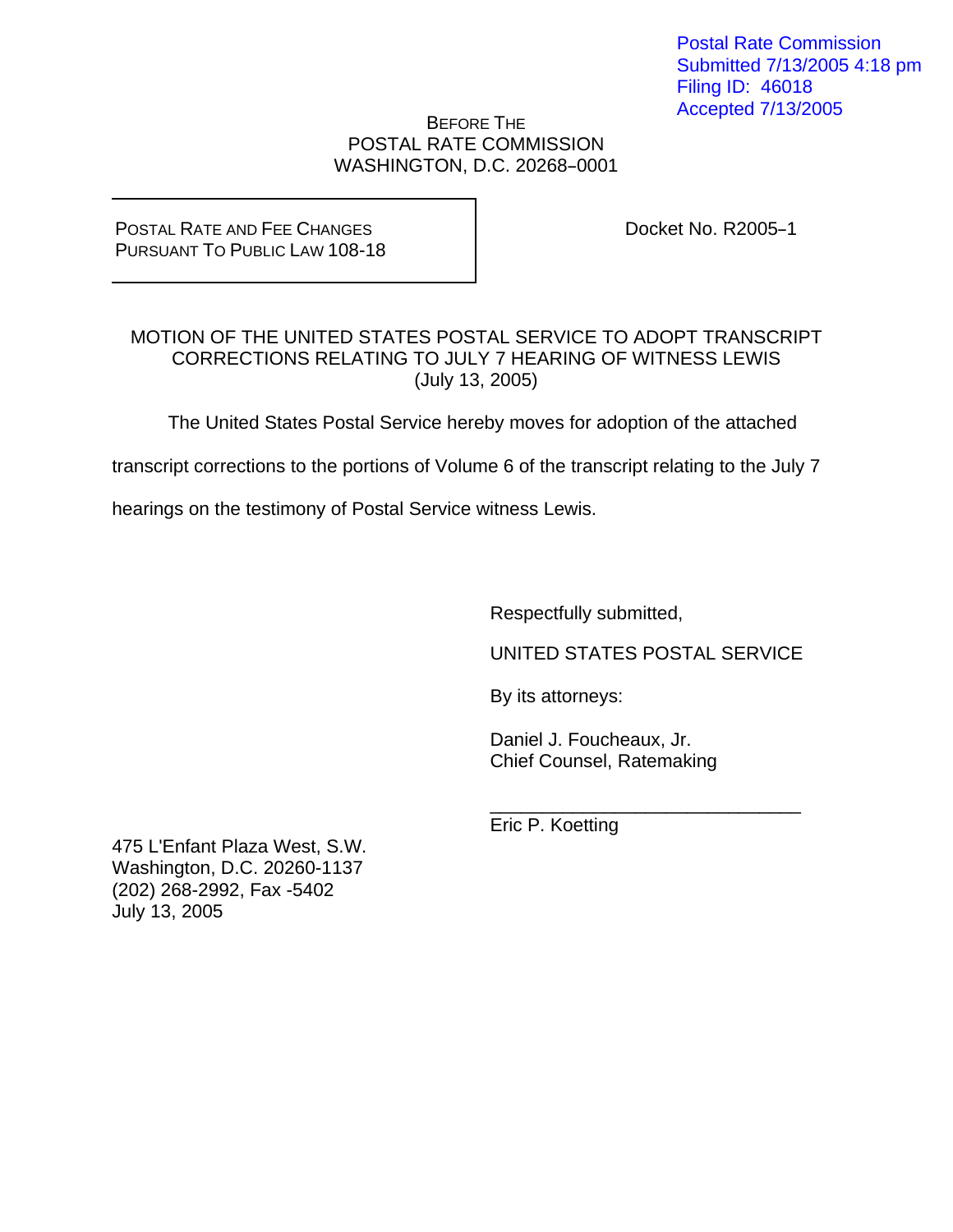# Volume 6, Witness Lewis

| Page | Line | Change                                                      |
|------|------|-------------------------------------------------------------|
| 2409 | 19   | "Air" to "Our"                                              |
| 2416 | 5    | "of" to "or"                                                |
| 2431 | 7    | "Mostly DPS and DAL is not" to "Mostly, DPSing DALs is not" |
| 2432 | 25   | "yeah" to "yes"                                             |
| 2440 | 20   | "are" to "our"                                              |
| 2445 | 21   | "first-class mail" to "First-Class Mail"                    |